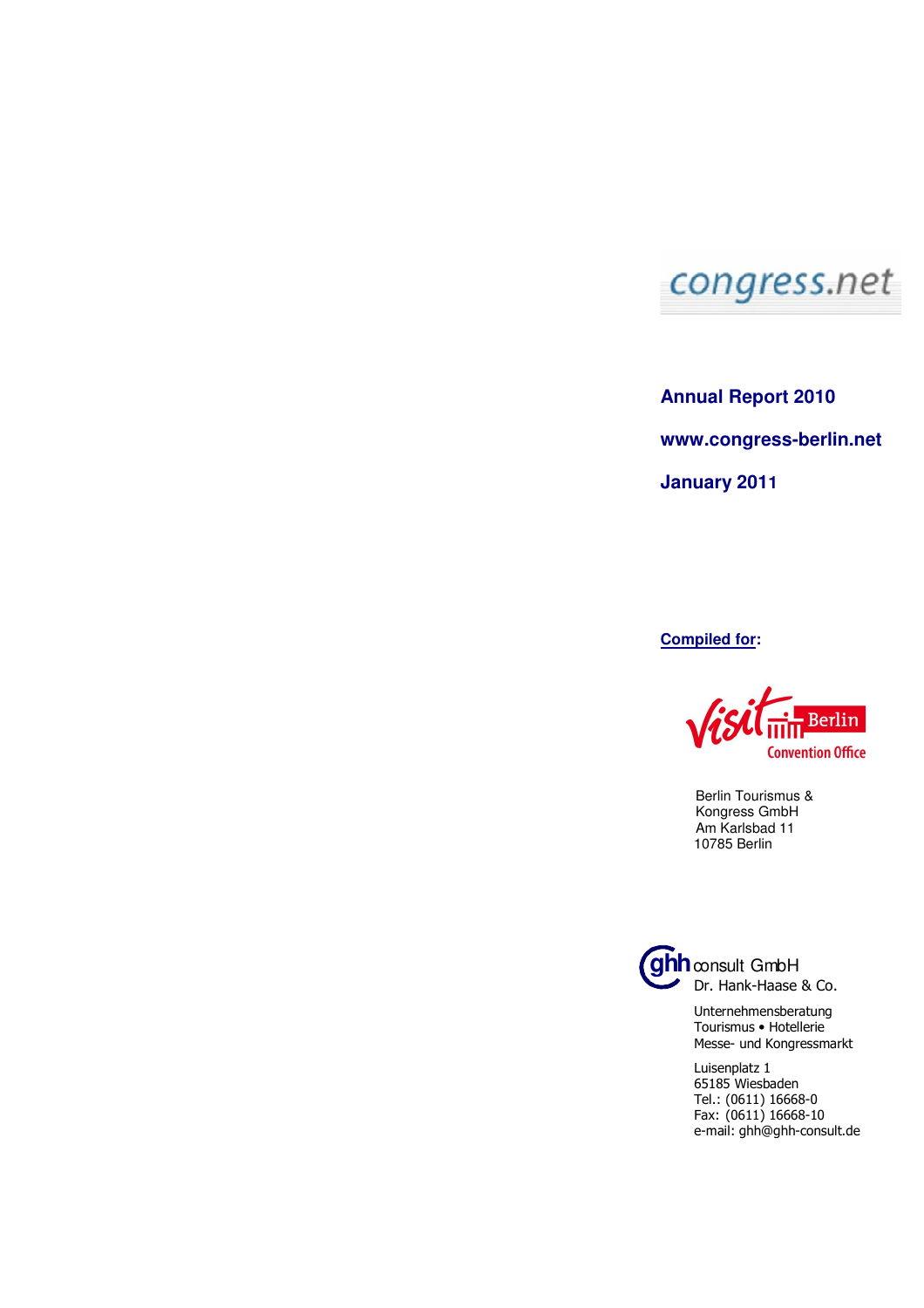## **EXECUTIVE SUMMARY**

- In Berlin 320 venue providers offer total meeting space of approximately 460,400 m².
- 170 hotels (53% of providers) have around 112,500 m² event space (24% of meeting space).
- 6 convention centres and halls (2% of providers) offer around 57,900 m² event space (13% of meeting space).
- 144 "unusual venues" (locations, 45% of providers) make 290,000 m² event space (63% of meeting space) available.
- 38% of convention hotels and 100% of convention halls took part in congress.net in 2010. Together they represent 74% of the total space offering in venues of this kind.
- 19% of the location providers, which account for 15% of the total event space in Berlin locations, took part.
- In 2010 around 113,100 events were staged with approximately 9.11 million participants. The number of events and of participants was higher than in 2009 (108,500 events with 8.26 million participants). This corresponds to an increase of +4% in events and +10% in participants.
- The Berlin convention hotels play a key role: 95,500 events (+ 5%) were recorded with approximately 5.5 million participants (+11%) (2009: 91,000 events with 4.9 million participants).
- Approximately 2,400 events (-8%) with around 1.2 million participants (+30%) were staged in the course of 2010 in the convention centres and halls (2009: 2,600 events with 920,000 participants).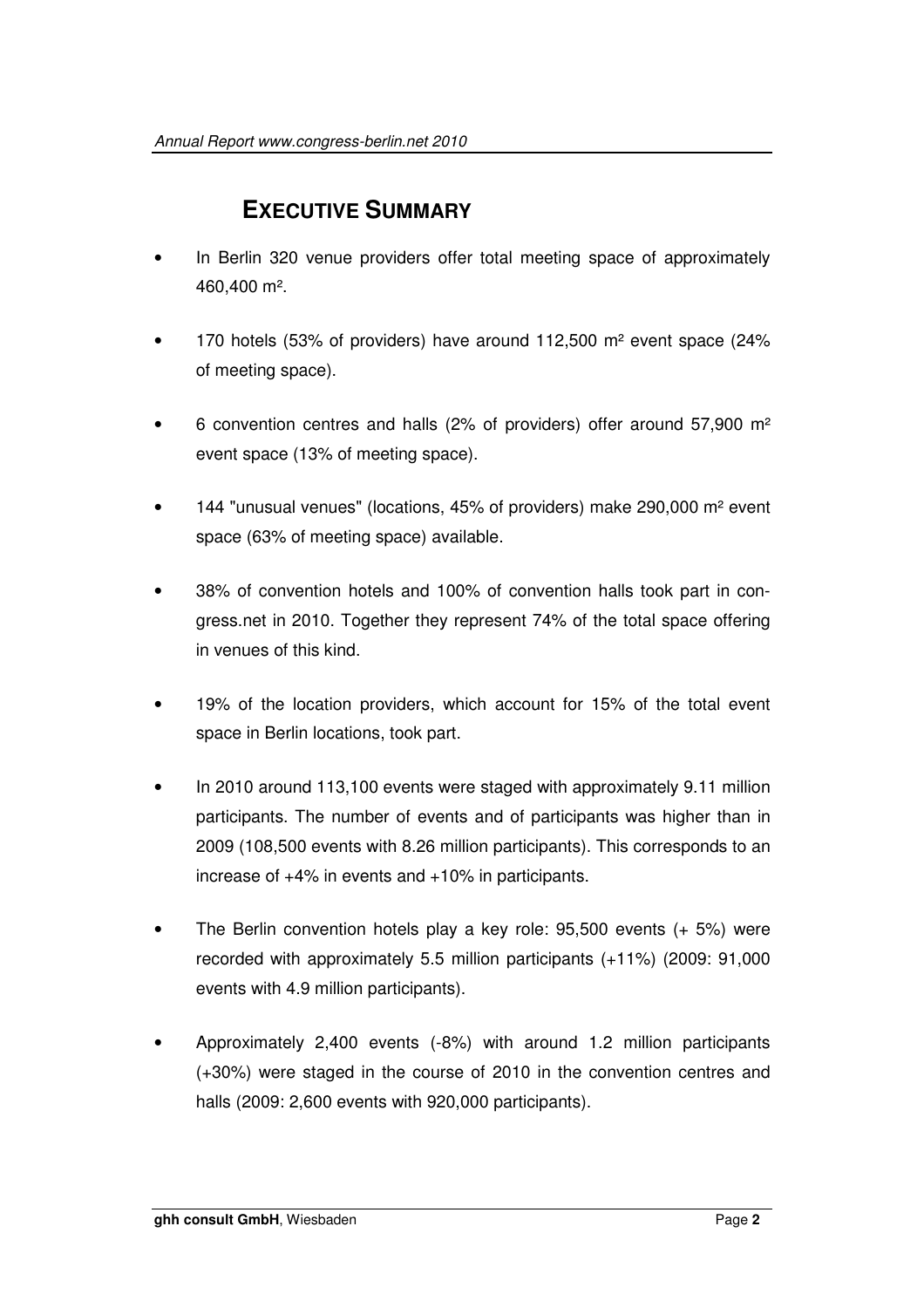- Approximately 15,200 events (+4%) were recorded in 2010 in the so-called "locations" with approximately 2.41 million participants (+1%) (2009: 14,900 events with 2.38 million participants).
- Overall, it can be observed that the congress market improved significantly in 2010 compared with 2009. Both the numbers of events and participants increased: an additional 4,500 events and 820,000 participants in Berlin in 2010.
- There were very minor changes in 2010 in terms of event size compared with the previous year. 84% of the Berlin events were staged with fewer than 100 participants. The events with more than 1,000 participants only have a share of just over 1% in the total event volume; in absolute numbers however they account for approximately 1,300 events with approximately 1.8 million participants.
- The average meeting length increased in 2010 compared to the previous year by 0.2 to 1.9 days. For the hotels the average length of event rose from 1.8 to 1.9 days, whilst it dropped for halls from 1.7 to 1.4 days. The average length of event in the locations increased from 1.1 to 1.3 days.
- The share of multi-day events increased in 2010 again: 35% of the events in Berlin were multi-day, 65% one-day.
- The seasonal distribution of events in Berlin in 2010 shows that, apart from July, more events were staged in all months compared to the previous year. In particular the autumn months were above the prior year results.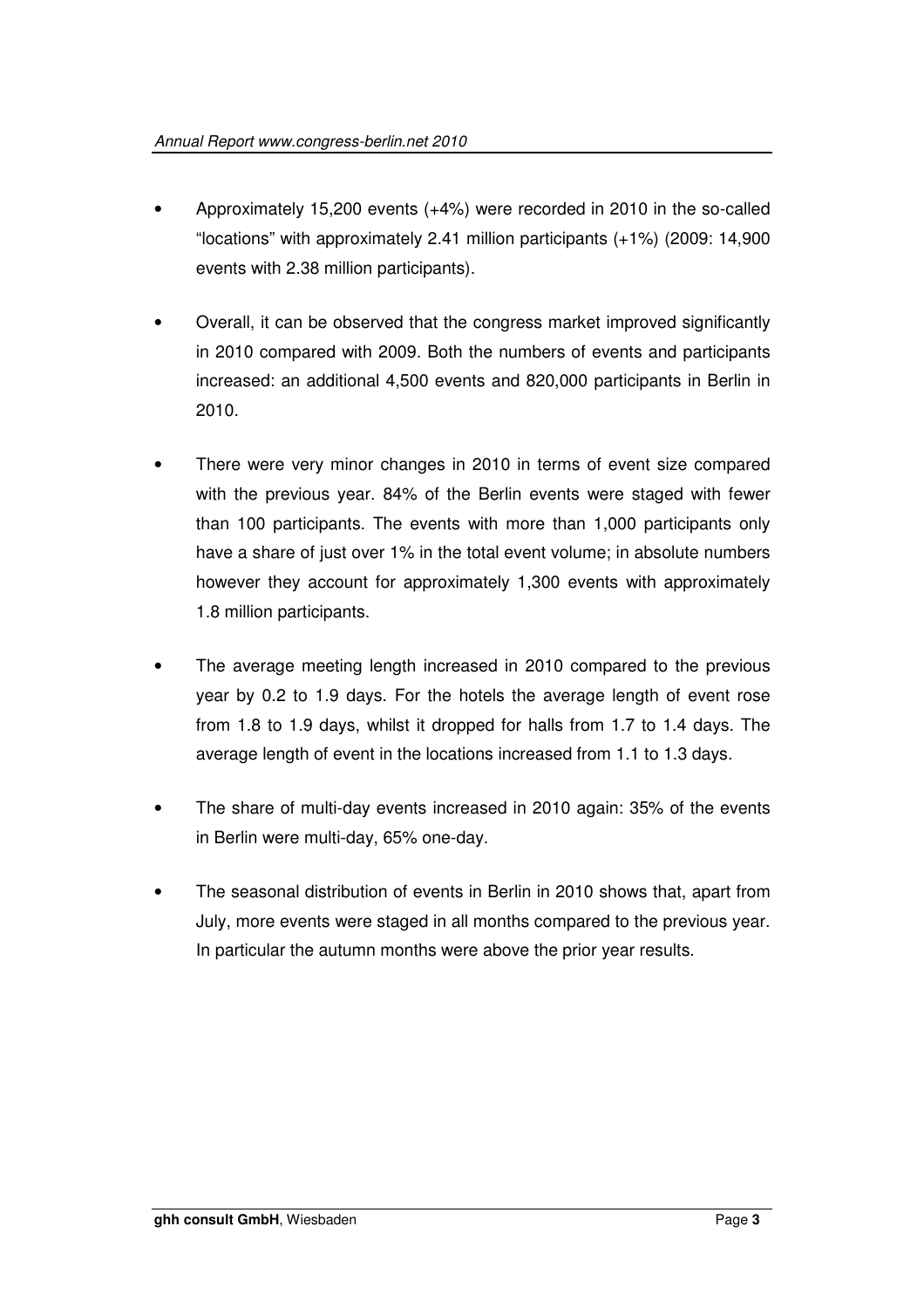- In 2010 meetings (29%), conventions (19%), events (13%), and seminars (12%) were the dominating types of event in Berlin. In the case of hotels meetings accounted for the largest share of events by far (32%). Conferences were the largest category in the convention, municipal and multipurpose halls (47%). Events were the largest category in the locations (50%).
- In 2010 the private sector staged 70% of all events in Berlin. Whereas the shares of the private sector, the shares of associations/organisations as well as agencies/PCOs stagnated. The shares of public institutions fell slightly.
- In 2010 90% of all events were directly booked; 7% of the bookings were made by PCOs and around 2% by travel agencies.
- In 2010 the sectors "Chemicals, Pharmaceutics, Cosmetics" and "Commerce, Banks, Insurance Companies" headed the field of organisers of meetings, conventions and other events in Berlin with 11% each. "Publishing Houses, Media, Culture, Sport" were in third place with 10%.
- In terms of participants the sector "Publishing Houses, Media, Culture, Leisure, Sport" held the top ranking once again in 2010 as it did the previous year with 12% of participants. The next most important sectors were "Politics, Public Institutions, Trade Unions, Lawyers", "Commerce, Banks, Insurance Companies" and "Chemicals, Pharmaceutics, Cosmetics" with 10% respectively of all participants in Berlin events.
- Almost 20% of the events in Berlin had an international dimension in 2010. Although the number of participants of these events increased by around 300,000, their percentage dropped because of the strong national demand from 22% to 20%.
- With regard to the origins of the participants, the region continues to play a dominant role with 43%. Compared to the trend in recent years the proportion of participants from Europe and other continents fell slightly in 2010.